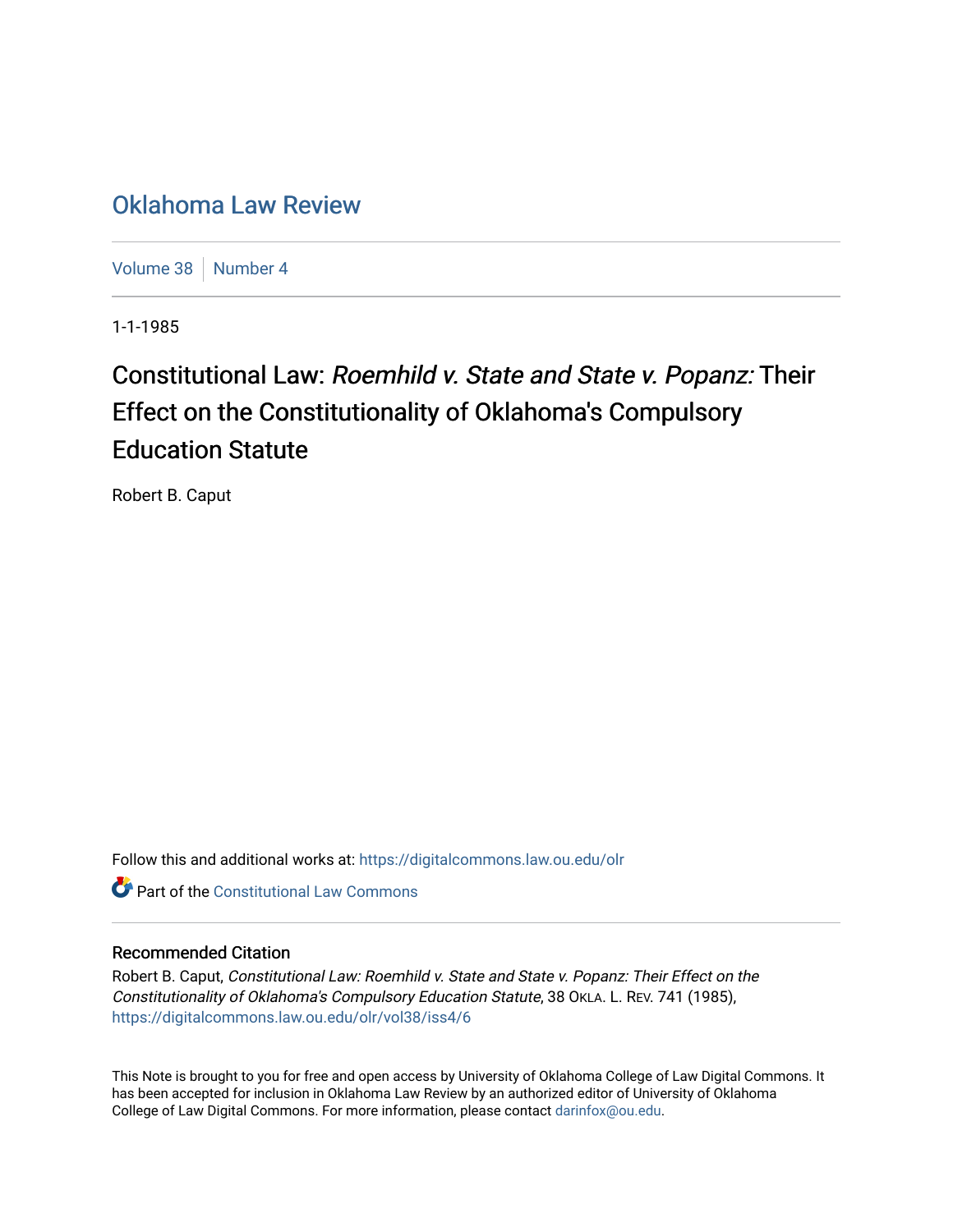## **NOTE**

## Constitutional Law: *Roemhild v. State* and *State v. Popanz:* Their Effect on the Constitutionality of Oklahoma's Compulsory Education Statute

Compulsory education statutes can be divided into three categories, each according to the type of schools children are required to attend.' The first category may be referred to as "no exception" statutes.<sup>2</sup> These statutes require a child's attendance at either a public or a private school, with no other exceptions. The second category may be referred to as the "explicit exception" statutes.3 These statutes allow attendance at either a public, a private, or "other" school. In addition, these statutes allow an explicit exception for an approved home education program.

Oklahoma's statute is representative of the third category, which may be referred to as an "equivalency" statute.<sup>4</sup> In Oklahoma, it is mandatory that

**1.** For a more thorough discussion on the different categories of compulsory education statutes, see Tobak **&** Zirkel, *Home Instruction: An Analysis of the Statutes and Case Law,* **8 U. DAYTON** L. **REv. 1 (1982);** Lines, *Private Education Alternatives and State Regulation,* 12 **J.L. & EDUC.** (Apr. **1983).**

2. **GA. CODE ANN.** § 32-2104 **(1976)** is an example of such a "no exception" statute.

**3.** Mo. **ANN. STAT.** § **167.031** (Vernon Supp. **1985)** is an example of an "explicit exception" statute. "Explicit exception" statutes will not **be** dealt with in this paper. They represent a much smaller proportion of education statutes and have provided little difficulty in interpretation. This may be explained **by** the relative absence of ambiguity in the statutes. *See* Tobak **&** Zirkel, *supra* note **1,** at **50.**

4. **70 OKLA. STAT.** § **10-105 (1981)** provides:

**A.** It shall be unlawful for a parent, guardian, custodian or other person having control of a child who is over the age of seven **(7)** years and under the age of eighteen **(18)** years, and who has not finished four years of high school work, to neglect or refuse to cause or compel such child to attend and comply with the rules of some public, private or other school, unless other means of education are provided for the full term the schools of the district are in session; and it shall be unlawful for any child who is over the age of sixteen **(16)** years and under the age of eighteen **(18)** years, and who has not finished four (4) years of high school work, to neglect or refuse to attend and comply with the rules of some public, private or other school, or receive an education by other means for the full term of the schools of the district are in session.

The statute also provides for several exceptions to the mandatory attendance requirement and a possible maximum penalty of **fifty** dollars and ten days imprisonment. *See also* 70 **OKLA. STAT.** § 10-106 (1981) (provides guidelines for the recording of pupil attendance); OKLA. **CONST.** art. XIII, § 4 (imposes a duty upon the Oklahoma legislature to "provide for the compulsory attendance at some public or other school, unless other means of education are provided, of all the children in the state who are sound in mind and body, between the ages of eight and sixteen years, for at least three months in each year.")-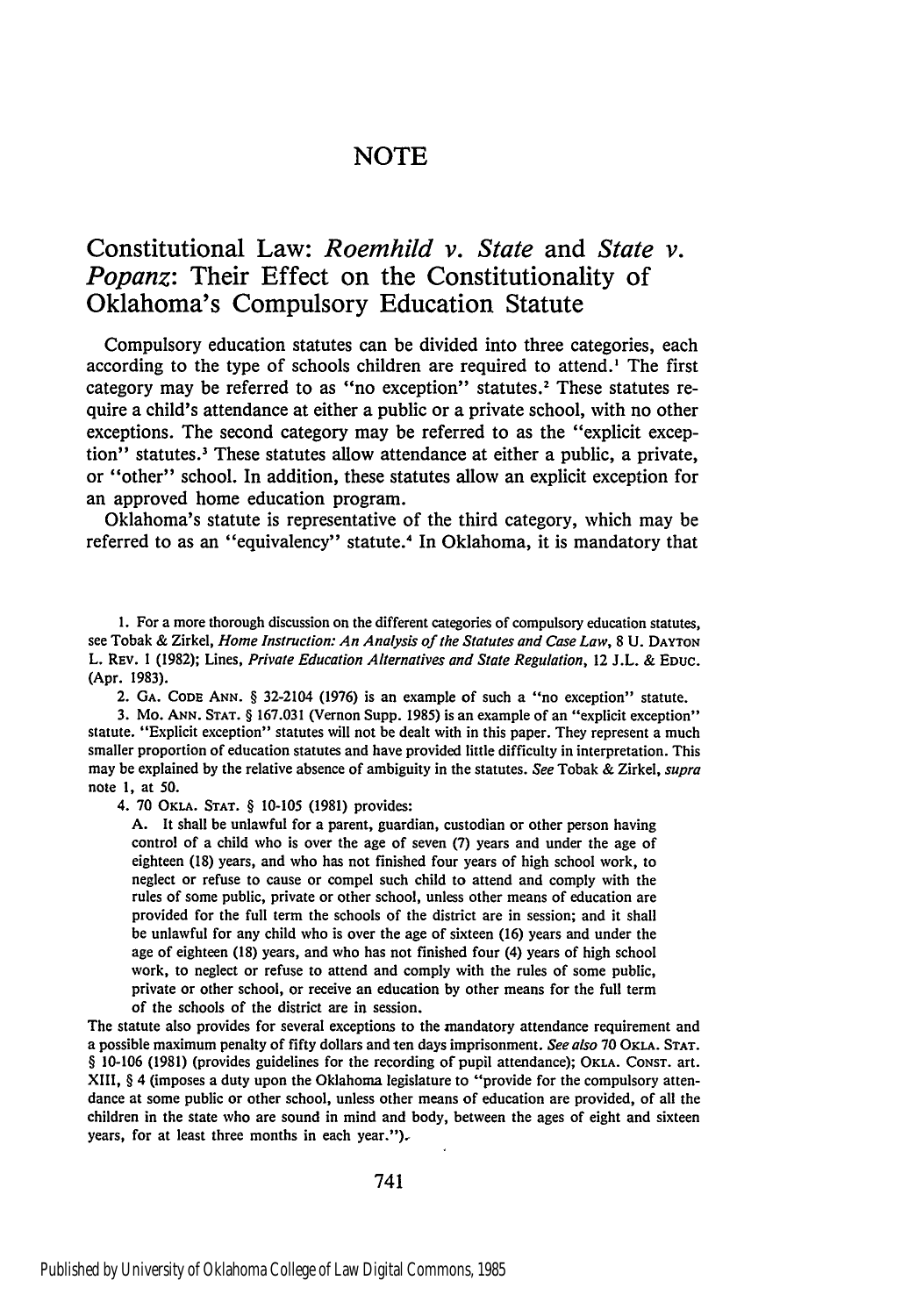a parent, guardian, or custodian cause the child or children between the ages of seven and eighteen in his or her care to attend either a public school, a private school, an "other" school, or to receive other means of education. Should the responsible person fail to comply with the statute, criminal sanctions may be imposed by the state.<sup>5</sup>

Category three statutes may further be broken into two subcategories. The first is the "explicit equivalence" type in which the equivalency requirement is specifically provided for in the statute.<sup>6</sup> The second is the "implied equivalence" type, which fails to mention the equivalency requirements.<sup>7</sup> The requirements, therefore, are usually imposed by case law or Attorney General Opinions interpreting the statute.' Oklahoma's statute is representative of this more vague second subcategory.

Compliance with Oklahoma's compulsory education statute is not easy for those who wish to provide their children with an alternative to public education. Because of the generality and vagueness of the Oklahoma statute, a parent might violate the law while he is attempting to comply with its provisions, or a government official might act improperly while enforcing it. The reasons for this are twofold. First, Oklahoma law does not provide a parent or an enforcement official with any definitions as to what constitutes a private school, "other" school, or other means of education. Second, Oklahoma law does not provide a parent or an enforcement official with any criteria or guidelines to determine whether the education provided to a child is equivalent in fact to that provided by the state. For these reasons, a parent cannot adequately determine what is required to comply with the statute nor can the responsible authorities properly enforce it.<sup>9</sup>

These contentions are supported by two recent state supreme court cases: *Roemhild v. State' "* and *State v. Popanz."* In *Roemhild,* Georgia's compulsory education statute was held void for vagueness because it did not adequately define the phrase "private school."'" Georgia's statute was a category one

**5. 70 OKLA. STAT.** § 10-105(B) **(1981).**

6. See Wis. **STAT.** § 118.15 (1981) for an example of a statute in this subcategory.

7. **70** OKLA. **STAT.** § **10-105(A)** (1981).

8. Sheppard v. State, 306 P.2d 346 (Okla. 1957); Wright v. State, 21 Okla. Crim. 430, 209 P. 179 (1922); Op. Att'y Gen. No. 129 (Okla. Feb. 13, 1974); Op. Att'y Gen. No. 155 (Okla. May 1, 1972).

9. It is beyond the scope of this note to discuss the propriety of home education or to address the possibility of an educational malfeasance cause of action in tort. For discussions on home education, see Lines, supra note 1; Stocklin-Enright, Constitutionalism and the Rule *of* Law: *New Hampshire's Home Schooling Quandary,* 8 VT. L. REv. 265 (1983); Tobak & Zirkel, *supra* note **1;** Beshoner, *Home Education in America: Parental Rights Reasserted,* 49 UMKC L. REy. 191 (1981); Richmond, *Home Instruction,* 18 **J.** FAm. L. **353** (1979-80); Note, *Constitutional Law: Parent's Right to Educate the Child,* 13 OKLA. L. REv. 432 (1960). For a discussion on an educational malfeasance claim, see Note, *Educational Malfeasance: A New* Cause of Action *for Failure to Educate?,* <sup>14</sup>**TULSA** L.J. 383 (1978).

10. 251 Ga. 569, 308 S.E.2d 154 (1983).

11. 112 Wis. 2d 166, 332 N.W.2d 750 (1983).

12. **GA. CODE ANN.** § 32-2104 (1976) provided:

Every parent, guardian, or other person residing within this state having control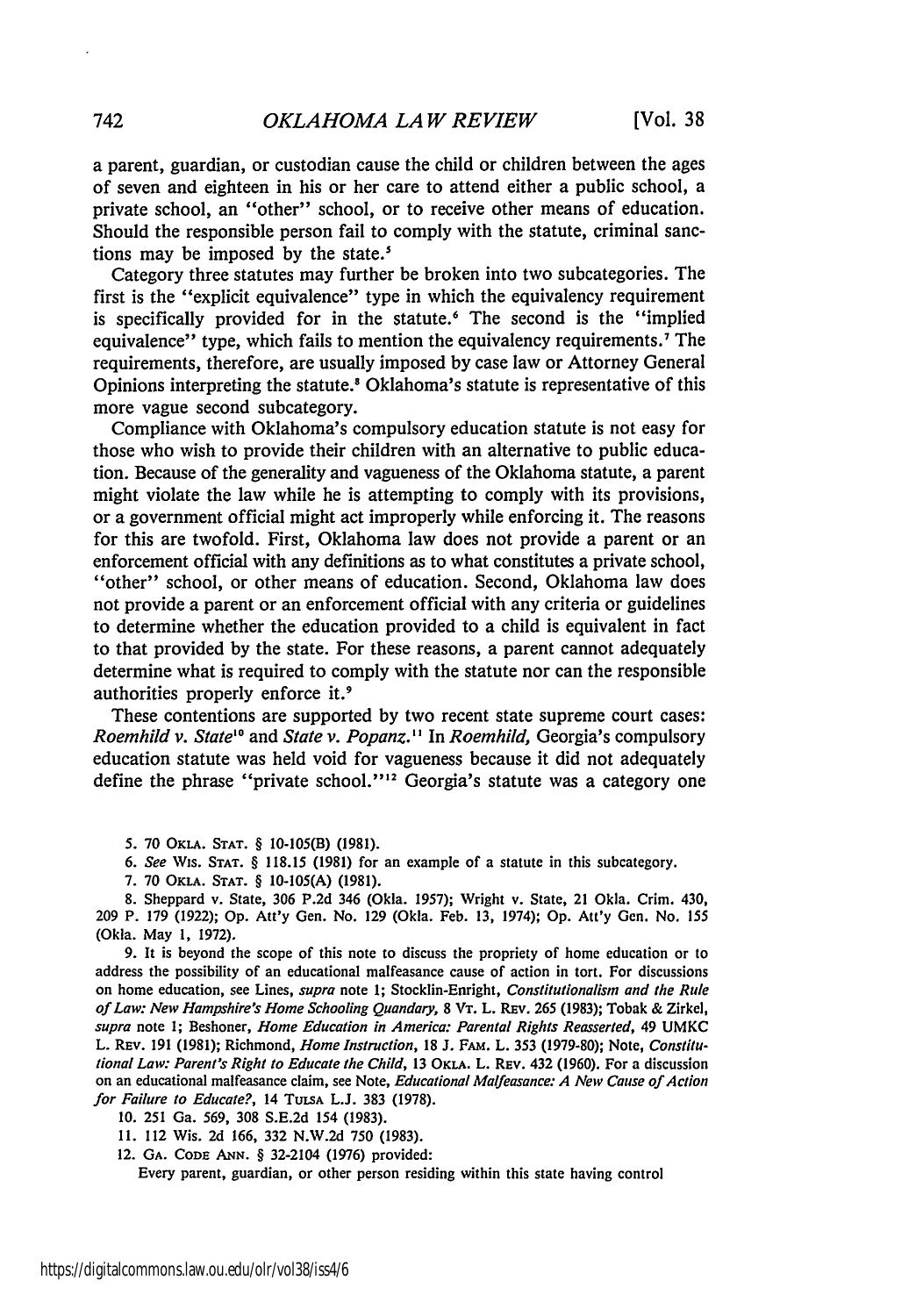#### *NOTE*

"no exception" statute. In *Popanz,* Wisconsin's statute was held unconstitutional for the same reason,<sup>13</sup> but in addition because it did not define "substantially equivalent." Wisconsin's statute was a category three "explicit equivalence" statute. Both statutes were struck down because they did not provide persons of ordinary intelligence fair notice as to what behavior is required or prohibited under the statutes, nor did they provide definite standards or criteria under which the statutes could be enforced by responsible authorities.<sup>14</sup> Because of the similarities between the Oklahoma, Georgia, and Wisconsin compulsory education statutes, there are strong arguments that the Oklahoma statute is likewise unconstitutionally void for vagueness. Moreover, differences between the three statutes arguably render the Oklahoma statute more vague.

In assessing these possibilities, this note will deal with five subtopics. First, the *Roemhild and Popanz* opinions will be discussed. Second, the Oklahoma case law and Attorney General Opinions relating to compulsory education will be introduced. Third, Oklahoma, Wisconsin, and Georgia law will be compared. Fourth, the constitutionality of the Oklahoma statute will be

or charge of any child or children between their seventh and sixteenth birthdays shall enroll and send such child or children to a public or private school; and such child shall be responsible for enrolling and attending a public or private school under such penalty for noncompliance with this subsection as is provided in subsection (b) of the Code section unless his failure to enroll and attend is caused by his parent, guardian, or other person, in which case the parent, guardian, or other person alone shall be responsible; provided, however, that tests and physical exams for military service and the National Guard and such other absences as may be approved by the State Board of Education or the local board shall be excused absences.... (b) Any parent, guardian or other person residing in this state who has control or charge of a child or children and who shall violate this part shall be guilty of a misdemeanor and upon conviction thereof, shall be subject to a fine not to exceed \$100.00 or imprisonment not to exceed 30 days, or both, at the discretion of the court having jurisdiction. Each day's absence from school is violation of this part shall constitute a separate offense.

*See* GA. **CODE** Atm. § 32-2104 (1984) (for the Georgia legislature's amendments to its unconstitutional compulsory education statute).

13. WIs. **STAT.** § 118.15(l)(a) (1981) provided in relevant part:

[A]ny person having under control a child who is between the ages of 6 and 18 years shall cause the child to attend school regularly during the full period and hours, religious holidays excepted, that the public or private school in which the child should be enrolled is in session until the end of the school term, quarter or semester of the school year in which the child becomes 18 years of age.

Wis. **STAT.** § 118.15(4) provided: "Instruction during the required period elsewhere than at school may be substituted for school attendance. Such instruction must be approved by the state superintendent as substantially equivalent to instruction given to children of like ages in the public or private schools where such children reside." *See* Wis. **STAT.** § **118.15** (1984) (for the Wisconsin legislature's reaction to *Popanz).*

14. Roemhild v. State, 251 Ga. 569, 308 S.E.2d 154, 158 (1983). *See also* Village of Hoffman Estates v. Flipside, Hoffman Estates, Inc., 455 U.S. 486 (1982); Rose v. Locke, 423 U.S. 48 (1975); Smith v. Goguen, 415 U.S. 813 (1974); Broaderick v. Oklahoma, 413 U.S. 602 (1973); Grayned v. City of Rockford, 408 U.S. 102 (1972); J. NOWAK, R. **ROTUNDA** & J. YOUNG, CON-**STITUTIONAL LAW** (2d ed. 1983) (all cites are sources of discussions on the vagueness principle).

i,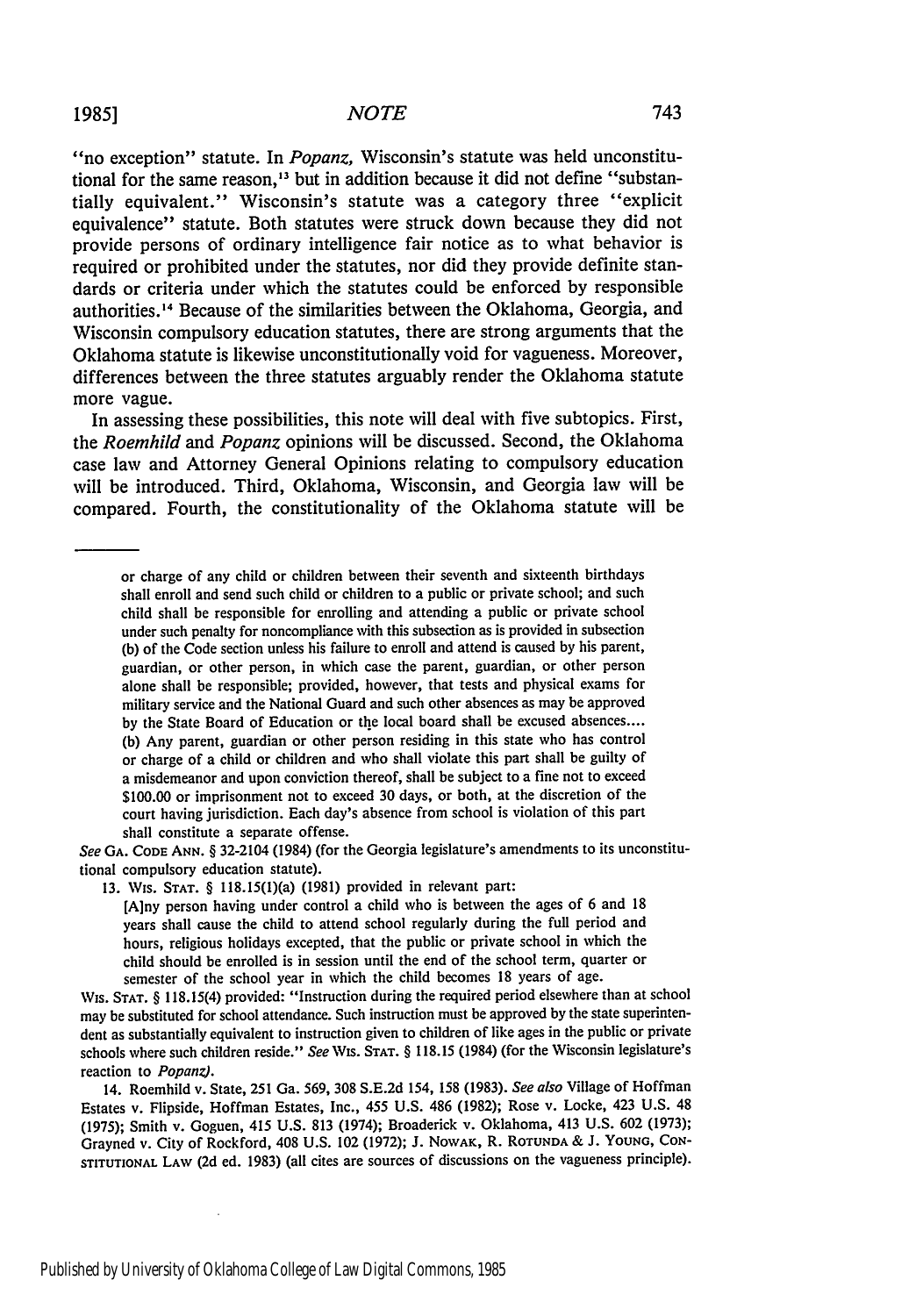assessed. Finally, recommendations for legislative action to cure the Oklahoma statute of its deficiencies will be proposed.

#### *Roemhild and Popanz*

In *Roemhild,* the defendants were parents of three school-age children. They were arrested for violating the Georgia compulsory attendance statute by allegedly failing to enroll their children in a public or a private school according to the statutory requirements. They defended their actions on the basis that the children were being taught at home in a private school operated by the parents themselves.<sup>15</sup> Both parents cited religious reasons for their decision to educate their children at home.<sup>16</sup>

At trial, the parents contended that the statute was impermissibly vague and thus violated their right to due process. The trial judge ruled that the defendants had not sufficiently raised the constitutional issues and were not operating a private school within the meaning of the statute. As a result, the parents were found guilty of nineteen statutory violations, one for each day the defendants' children were absent from school.'

On appeal, the Supreme Court of Georgia held that the defendants had properly raised the constitutional issues, and thus the case was validly before the court. Second, the court held that the statute was unconstitutionally vague because it failed to provide fair warning to a person of ordinary intelligence as to what behavior was proscribed and failed to establish minimum criteria for local authorities to use in determining what constituted a private school. **I**

In arriving at its decision, the court cited *State v. Popanz,"I* a recent Wisconsin Supreme Court case whose facts were similar to those in *Roemhild.* In *Popanz,* the defendant was convicted under the Wisconsin compulsory attendance statute for failing to cause his three children to attend a public or private school as the statute required. 20 As a result, the defendant was

15. Roemhild v. State, 251 Ga. 569, 308 S.E.2d *154,* 155 (1983). At trial, the evidence showed that neither parent had any formal qualifications to be instructors, nor did either parent hold a teaching certificate. The extent of the mother's experience was that she had been a substitute teacher in Sunday and Bible school. The father had no teaching experience whatsoever.

16. Both parents were members of the Worldwide Church of God, and each felt that the public schools were undesirable because the schools did not transmit the church's religious beliefs as part of the curriculum. In addition, the parents maintained that public schools were unsafe, immoral, did not provide a proper education, and had already had a disruptive effect on their children. The parents reasoned that by teaching their children at home, they could avoid these undesirable effects. *Id.,* 308 S.E.2d at 155. *See* also Carper, The Whisner Decision: *A* Case *Study in* State Regulation of *Christian Day Schools,* 24 **J. OF** CHURCH & **STATE 281** (1982); Arans, *The Separation of Church and State: Pierce Reconsidered,* 46 HARV. **EDUC.** Rav. 76 (1976); Note, *The Right to Education: A Constitutional Analysis*, 44 U. CIN. L. REV. 796 (1975); Knudsen, *The Education of the Amish Child,* 62 *CAmv.* L. REv. 1506 (1974); Marcus, *The Forum of Conscious: Applying Standards Under the Free Exercise Clause,* 1973 DuKE L.J. 1217; notes **1-9** *supra* and accompanying text; notes 63, 64 *infra* and accompanying text (for discussions on how the freedom of religion relates to public and private education).

17. *Roemhild,* 251 Ga. 569, 308 S.E.2d at 156.

18. *Id.,* 308 S.E.2d at 158.

19. 112 Wis. 2d 166, 332 N.W.2d 750 (1983).

20. Wis. **STAT.** § 118.15 **(1981).**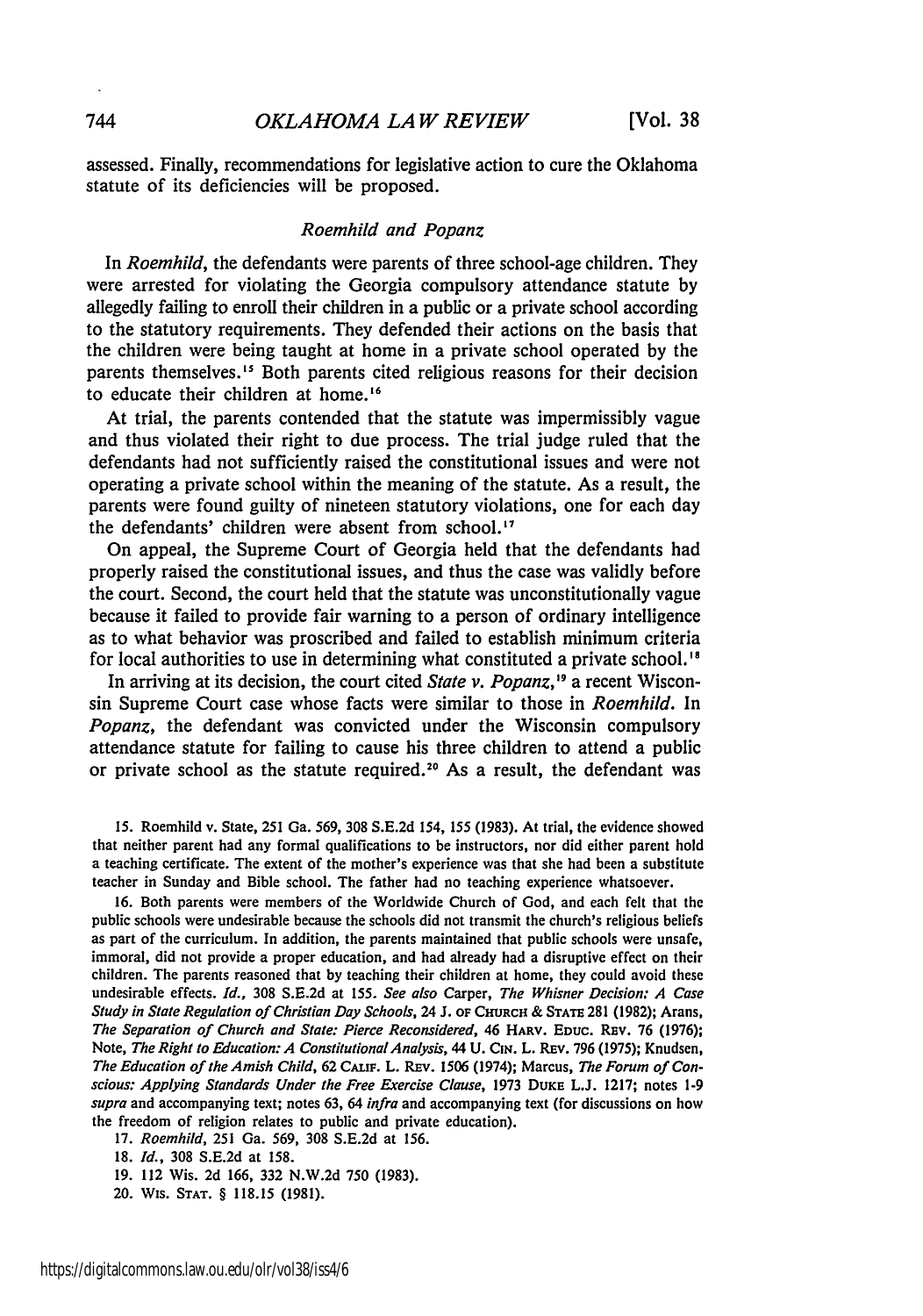subjected to criminal sanctions as provided for by Wisconsin law.<sup>21</sup> On appeal, the defendant argued that section 118.15(1)(a) of the statute was defective in that neither it nor any other statutes, administrative regulations, or rules defined the phrase "private school."<sup>22</sup> The Wisconsin Supreme Court agreed and held the statute to be vague and unconstitutional.<sup>23</sup>

Following the reasoning in *Popanz,* the Georgia Supreme Court held that the Georgia compulsory education statute failed to define private school. Further, none of Georgia's administrative rules or regulations defined the term or provided any criteria to evaluate whether a school could be considered private in compliance with the statute. These facts had two effects. First, persons seeking to comply with the statute had to guess at its meaning. Second, officials had too much discretion in interpreting and enforcing the statute. <sup>24</sup>

In applying these principles of due process to *Roemhild,* the court held that the facts of that case more than supported the notion that the state failed to provide adequate notice to the Roemhilds of what was required of them to be in compliance with the statute. Specifically, the court noted that the Roemhilds sought guidance from the statute itself but found no useful information. Additionally, the Roemhilds sought help from local and state officials. From these inquiries, the defendants received a conclusory statement by the authorities that home education was probably not in compliance with the law, but nothing of any certainty was conveyed to the defendants.<sup>21</sup>

Second, the court concluded that the impermissible delegation of discretion was perhaps the statute's most notable inadequacy.<sup>26</sup> This was particularly demonstrated by the State Department of Education's statement to the defendants that the decisions of whether the statute was being violated was solely up to local law enforcement officials. Without any enforcement criteria, the court said the statute necessitated that local officials apply their own standards and predilections concerning education when assessing whether a violation had occurred. Such ad hoc and subjective standards were held to pose the danger of arbitrary and discriminatory enforcement, which is contrary to due process.<sup>27</sup>

21. Wis. **STAT.** § 118.15(5) provided: "Whoever violates this section may be fined not less than \$5 nor more than \$50 or imprisoned not more than 3 months or both, [after evidence has been provided by the school attendance officer that the activities under § 118.16(5) have been completed."].

22. *Popanz,* 112 Wis. 2d 166, 332 N.W.2d at 754.

Like this defendant, we have searched the statutes, administrative rules and regulations and official Department of Public Instruction writings for a definition of "private school" or criteria which an entity must meet to be classified as a "private school" for the purposes of  $\S$  118.15(1)(a). We have found neither a definition nor prescribed criteria. Nor does the phrase "private school" have a well settled meaning in common parlance or in decisions of this court which could be used for purposes of applying  $\S$  118.15(1)(a).

24. *Roemhild,* 251 Ga. 569, 308 S.E.2d at 158.

<sup>23.</sup> *Id.* The court stated:

**<sup>25.</sup> Id.**

<sup>26.</sup> **Id.**

<sup>27.</sup> **Id.,** 308 S.E.2d at 159.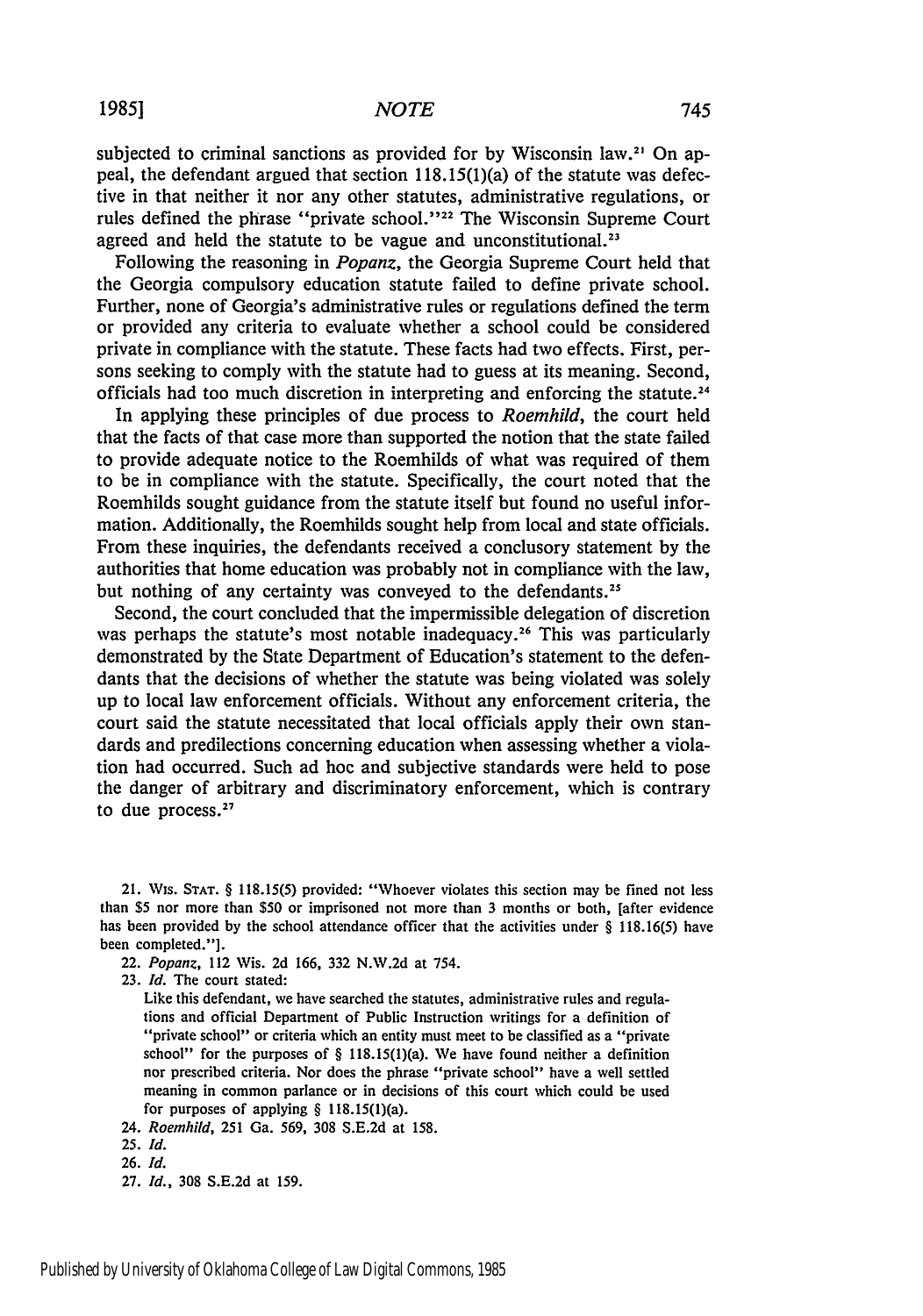Because of the infirmities of the statute, the Georgia Supreme Court reversed the Roemhilds' convictions. In concluding the opinion, the court proposed two further clarifications. First, the court stated that in no way was it passing upon the propriety of home education.<sup>28</sup> Second, the court said that although the word "school" put one on notice that some type of structured education was mandated, there were many unanswered questions as to the scope, nature, and place of education. The court indicated that the legislature needed to clarify these areas in order to cure the statute of its constitutional deficiencies. <sup>29</sup>

In *Roemhild,* three justices dissented on various grounds, two of which are important to the discussion in this note.<sup>30</sup> First, the dissenters stated that the Georgia compulsory attendance law had been indirectly upheld in *Anderson v. State.'* In *Anderson,* the Georgia Court of Appeals affirmed the conviction of a defendant who, while allowing his child to attend school, refused to allow the child to receive immunization against some contagious diseases. Such injections, the parent alleged, were in violation of his religious beliefs. The court analogized that the failure to immunize the child was equivalent to a failure to enroll the child in school (because immunization was a prerequisite to the right of attendance). The defendant was thus violating the compulsory attendance statute in a roundabout way. The dissenters said that *Anderson* was ample precedent for upholding the compulsory education statute and that the facts in *Roemhild* did not warrant the court's invalidation of the statute.

Moreover, the dissenters did not find the statute unconstitutionally vague because the word "school" was easily capable of being defined. In support of this proposition the dissenters cited *Risser v. City of Thomasville*.<sup>32</sup> In *Risser*, the Supreme Court of Georgia relied on a dictionary definition of school. Under this definition, school was "an organized source of education or training: as (1) an institution for the teaching of children."<sup>33</sup> Because the word

- 28. *Id.,* 308 S.E.2d at 157.
- 29. *Id.,* 308 S.E.2d at 158, where the court stated:

A sampling of these questions follows: Must the place of education be an "institution" which many children attend and which has an influx of new students and outflux of graduating students every year, or may parents teach or have their children taught at home? Must the "school" provide for the yearly sequential advancement of students or may students proceed at their own pace? What facilities, such as libraries, classrooms, or playing fields must the "school" provide? What must be the educational background of the teachers-must they be state certified or may "qualified" persons teach? What kind of curriculum and educational materials must be provided-must they rigidly compare to public schools or can a "private school" vary their nature? And, finally, must the time schedule of a "private school" be consistent with that of a public school?

30. *Id.,* 308 S.E.2d at 159-60.

31. 84 Ga. **App.** 259, 65 S.E.2d **848** (1951).

32. 248 Ga. 866, 286 S.E.2d 727 (1982). *See* also Bangor Baptist Church v. State, 549 F. Supp. 1208 (D. Me. 1982); Attorney Gen'l v. Bailey, 386 Mass. 367, 436 N.W.2d 139 **(1982);** State v. Bowman, 60 Or. **App.** 184, 653 P.2d 254 (1982); State v. Labarge, 134 Vt. 276, 357 A.2d 121 (1976) (all cases upholding vagueness challenges against compulsory education statutes). 33. Risser, 248 Ga. 866, 286 S.E.2d at 728. This definition was used to hold that a kindergarten

https://digitalcommons.law.ou.edu/olr/vol38/iss4/6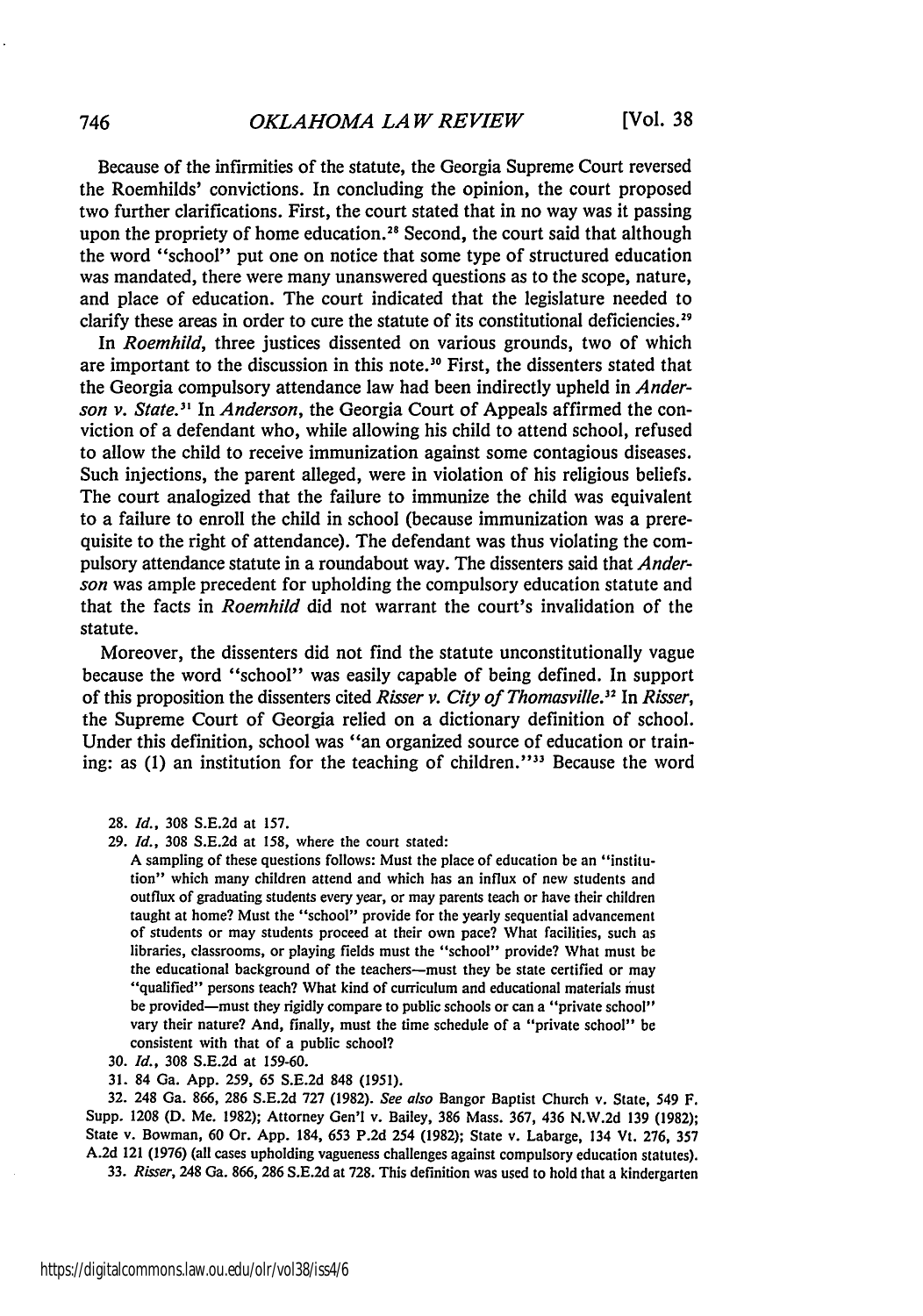"school" had been defined in *Risser,* the dissenters said there was no need to invalidate the statute in *Roemhild.*

#### *The Oklahoma Statute*

Because the Oklahoma statute falls under the more vague of the two subcategories of "equivalency" statutes, Oklahoma case law and Attorney General Opinions must be consulted in order to obtain any understanding of the statute's requirements. However, aside from providing a few rough guidelines, these sources of information do not cure the statute of its vagueness. If anything, they raise more questions in the mind of a citizen seeking to comply with the law.

In *Wright v. State,3"* a defendant was convicted under the Oklahoma compulsory education attendance law for failure to compel his minor child to attend the public school of his district, or any private school, for two-thirds of the time the private school was in session.<sup>35</sup> The child's parents testified that they were members of the Seventh Day Adventist Church and were training their children at home to become ministers or missionaries. Both contended that the public schools were not a proper atmosphere to achieve this end. The evidence at trial showed that the mother was a graduate of a normal training school and the father was an experienced teacher, having taught in Kansas, Oklahoma, and the Philippines. The evidence also showed that the child was unusually proficient in all subjects for a child of her age.

In reversing the conviction, the Oklahoma Court of Criminal Appeals held that as long as the child's education was not neglected, the parents had a constitutional right to manage and supervise the child's education. As long as this education was done in a fitting and proficient manner, the parents would be in compliance with the statute.<sup>36</sup>

The court also discussed the specific terms of the statute, noting that the Oklahoma statute neither specifies the qualifications required of private school teachers nor prescribes definite courses of study. Nonetheless, the court held that so long as the education provided by the parents (wherever it may take place) was supplied in good faith and was equivalent in fact to the education provided by the state, the parents would not be in violation of the statute. In addition, the good faith and equivalency requirements were questions of fact to be determined by a jury.<sup>37</sup> However, the court did not elaborate on what criteria could be used by a parent or a jury in evaluating whether the

operated by a church on property which was within 100 yards of premises for which petitioner sought a beer and wine license from a city was an institution in which traditional subjects and learning associated with early grades of common public schools were taught. Therefore, the kindergarten was held to be "school" within proscriptions of the ordinance and statute against sale of beer and wine within 100 yards of any school.

<sup>34. 21</sup> Okla. Crim. 430, 209 P. 179 (1922).

<sup>35. 7930</sup> R.L. 1910, as amended by § 1, ch. **59,** Okla. Sess. Laws of 1919 (which in substance is the same as 70 **OKLA. STAT.** § **10-105** (1981).

<sup>36. 21</sup> Okla. Crim. at 433-34, 209 P. 179 at 180.

<sup>37.</sup> *Id.,* 209 P. at 180-81.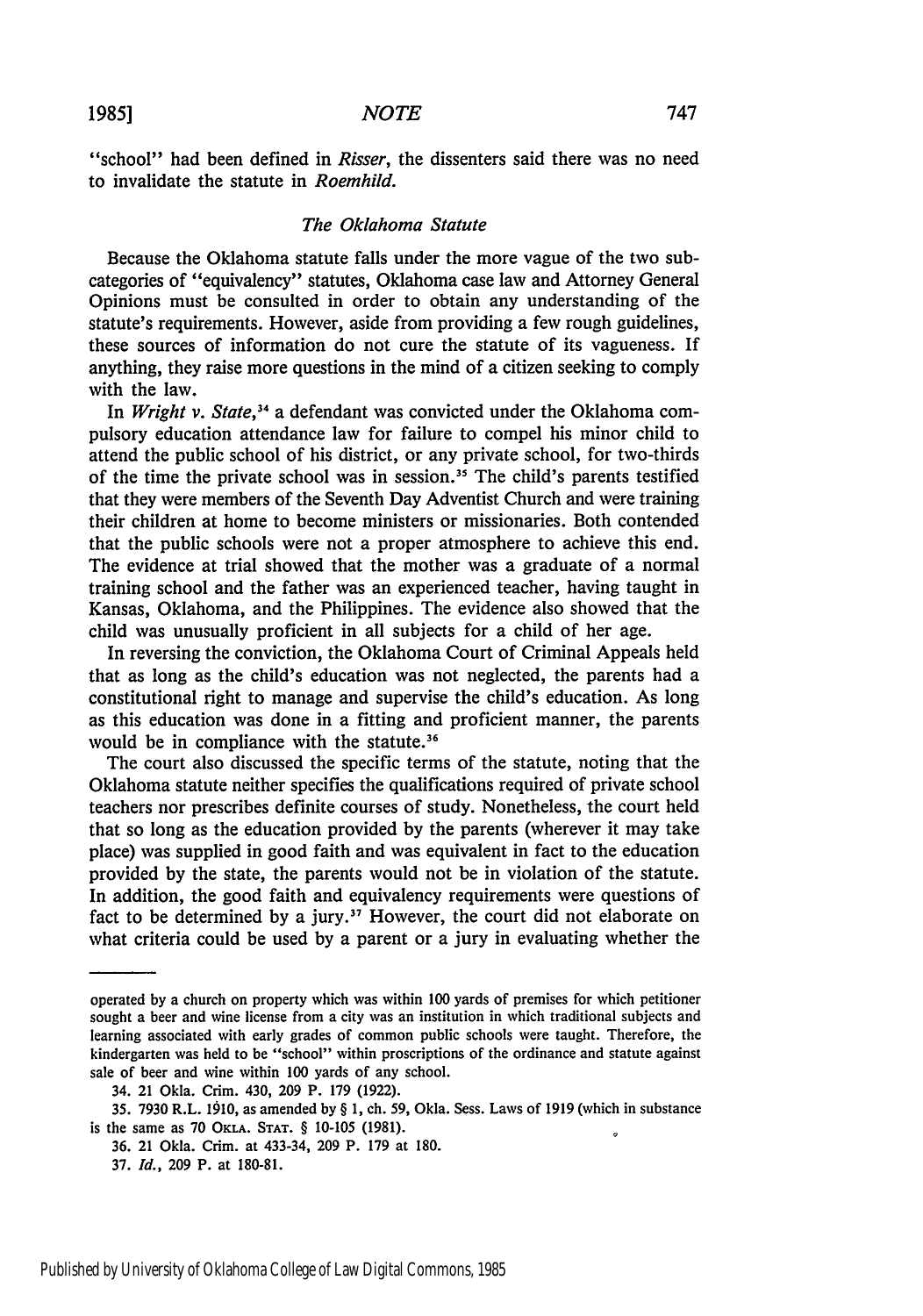education provided a child was equivalent in fact to that available from the state.

In *Sheppard v. State,38* the defendants were also convicted of violating Oklahoma's compulsory education statute.<sup>39</sup> The parents defended on the grounds that the children were being taught in a building adjacent to their home by the parents themselves and that this was a private school. Therefore, the parents argued, they were in compliance with the statute. In reversing the convictions, the Oklahoma Supreme Court built on the principles enunciated in *Wright* and elaborated upon the burden of proof requirement in a compulsory education statute prosecution. The court held that it is incumbent upon the prosecution to show that the children were withdrawn from public school by their parents and not provided with other means of education, or if such alternative education was provided, it was wholly inadequate and not furnished in good faith. Absent this showing, the state will not have made a prima facie case of a statutory violation.<sup>40</sup> However, the court once again sidestepped the issue of criteria and guidelines in determining whether an entity would be considered a school within the meaning of the statute, or what equivalency entailed.

The constitutionality of Oklahoma's compulsory education statute was tested in *Hatch v.* Goerke." In *Hatch,* the parents of a child who had attended a public school brought suit against local school officials and the District Attorney, alleging that their son was wrongfully dismissed from school for failure to comply with a regulation that would require the cutting of their son's Indian-braided hair. As a result of the expulsion, the parents were held to have been in violation of the statute. The parents' complaint alleged that the statute was unconstitutionally vague, overbroad on its face, and invalid as applied."' Consequently, the parents maintained that the statute failed to

**38. 306 P.2d** 346 (Okla. 1957).

**39. 70 OKLA. STAT.** § **10-10** (1951) (which in substance is the same as 70 **OKLA. STAT.** § 10-105 (1981)).

40. Sheppard v. State, 306 P.2d at 357. *But see* Hill v. State, 410 So. 2d 431 (Ala. Crim. App. 1982); People v. Turner, 121 Cal. App. 2d 861, 263 P.2d 685 (Super. Ct. 1953); State v. Moorhead, 308 N.W.2d 60 (Iowa 1981); *In re* Falk, **110** Misc. 2d 104, 441 N.Y.S.2d 785, 82 A.2d 974 (N.Y. Fam. Ct. 1981); *In re* Myers, **203** Misc. 549, 119 N.Y.S.2d 98 (N.Y. Fam. Ct. 1953) (cases placing the burden of proof upon the parents). *See also* Scoma v. Chicago Bd. of Educ., 391 F. Supp. 452 (N.D. **Ill.** 1974) (holding that when a criminal statute sets forth an exception that is not part of the crime, but operates to prevent an act otherwise included in the statute from being a crime, the burden of proof shifts to the defendant); State v. Massa, 95 N.J. Super. 382, 231 A.2d 252 (Morris County Ct. 1967); State v. Vaughn, 44 N.J. 140, 207 A.2d 537 (1965) (cases splitting the burden of proof between the prosecution and the defendants).

41. 502 F.2d 1189 (10th Cir. 1974).

42. *Id.* at 1191. In addition to the allegations discussed in the text of this note, the parents also alleged that (1) local rules requiring the cutting of their son's Indian-braided hair violated their parental rights to raise their children according to their own religious, cultural, and moral values in violation of the first, fifth and fourteenth amendments to the Constitution; (2) the expulsion of their son without a hearing was a denial of fourteenth amendment procedural due process; and (3) permitting religious services to be conducted during school hours contravenes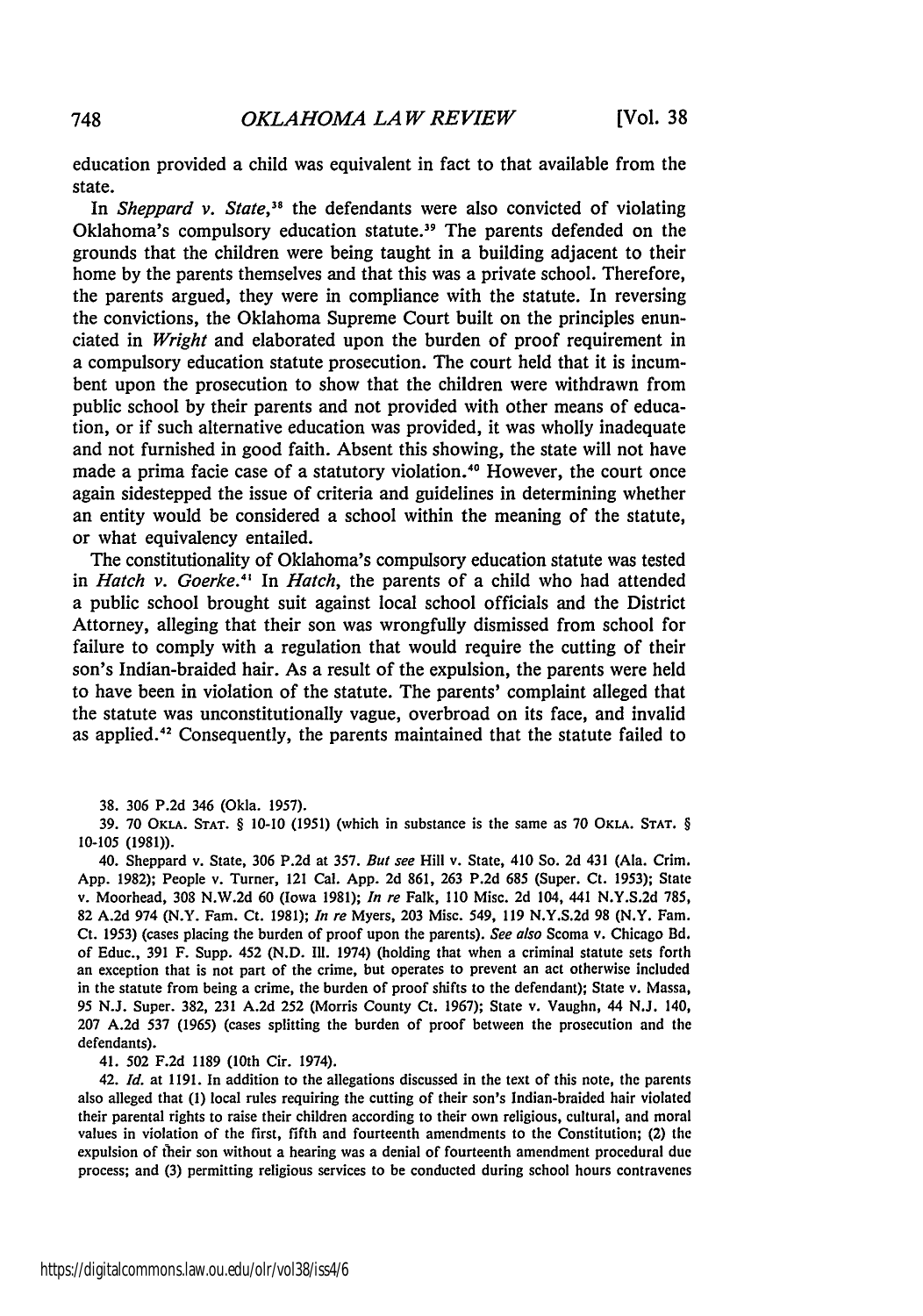**19851**

provide them fair notice as required **by** due process and was also an unconstitutional delegation of discretion to the responsible authorities.

The Tenth Circuit Court of Appeals was not persuaded that the statute was invalid. The court stated that the statute merely provided reasonable requirements for compelling school attendance. As such, the purpose and scope of the statute was clear and the claim of vagueness **was** untenable.4<sup>3</sup>

Oklahoma Attorney General Opinion 72-155<sup>44</sup> stated that the State Board of Education, not the Oklahoma Education Association, is the proper certifying authority, and that the State Board certifies only teachers and not tutors. In addition, the opinion stated that the requirements of the Oklahoma statute could be met **by** providing a means of education other than public or private schools, but if contested, the equivalency of such education is a question of fact for the jury in an action on the merits.<sup>45</sup>

In Oklahoma Attorney General Opinion **73-129"6** several questions were answered. 47 The Attorney General stated the Oklahoma compulsory attendance statute does not require that a private school be accredited, or that a private tutor hold a certificate, so long as the private instruction is supplied in good faith and is equivalent in fact to that offered **by** the state. Second, credit for private instruction may not be denied solely because the instructor was not certified.48 Finally, the state is under a duty to supply only public schools, not private schools, with materials and supplies.

The cases and Attorney General Opinions explain the requirements of the statute in a cursory fashion. **A** series of vague rules are laid out, but no guidelines are provided for determining whether the rules are being complied

48. The opinion did state that the Board of Education has discretion to classify students as it deems appropriate, and to require examinations relative thereto. **Op.** Att'y Gen. No. 129, at 26.

the first amendment establishment and free exercise clauses. The court held all the parents' contentions were properly dismissed except for the procedural due process and establishment and free exercise clause arguments.

<sup>43. 502</sup> F.2d at 1193.

<sup>44.</sup> **Op.** Att'y Gen. No. 155 (Okla. May 1, 1972). The question of whether it is possible for a private tutor who has been certified by the Oklahoma Education Association as a teacher to tutor twenty students and satisfy the compulsory school attendance statute was addressed. This question was submitted by E.C. (Sandy) Sanders, State Representative, House of.Representatives, Oklahoma City, Oklahoma.

<sup>45.</sup> In rendering this opinion, the Attorney General cited 70 OKLA. **STAT.** § 10-105 (1981); Sheppard v. State, 306 P.2d 346 (Okla. 1957); Wright v. State, 21 Okla. Crim. 430, 209 P. 179 (1922).

<sup>46.</sup> **Op.** Att'y Gen. No. 129 (Okla. Feb. 13, 1974).

<sup>47.</sup> These questions were submitted by Dr. Leslie Fisher, State Superintendent of Public Instruction, State Capitol Building, Oklahoma City, Oklahoma. The questions presented were: First, if other than a public school is chosen by the parents, must it be accredited by the Oklahoma State Department of Education? Second, if the parent chooses either to instruct the child himself or provide a private tutor, must such parent or tutor be certified by the Department of Education? Third, if such private tutoring by either a parent or a tutor is pursued, is the Board of Education of a school district required to grant credits to be applied toward graduations, or are such credits available only if the parent or teacher is certified? And, finally, if the child is not attending a district-operated school, is he still entitled to be supplied with state purchased textbooks, supplies, materials and/or equipment?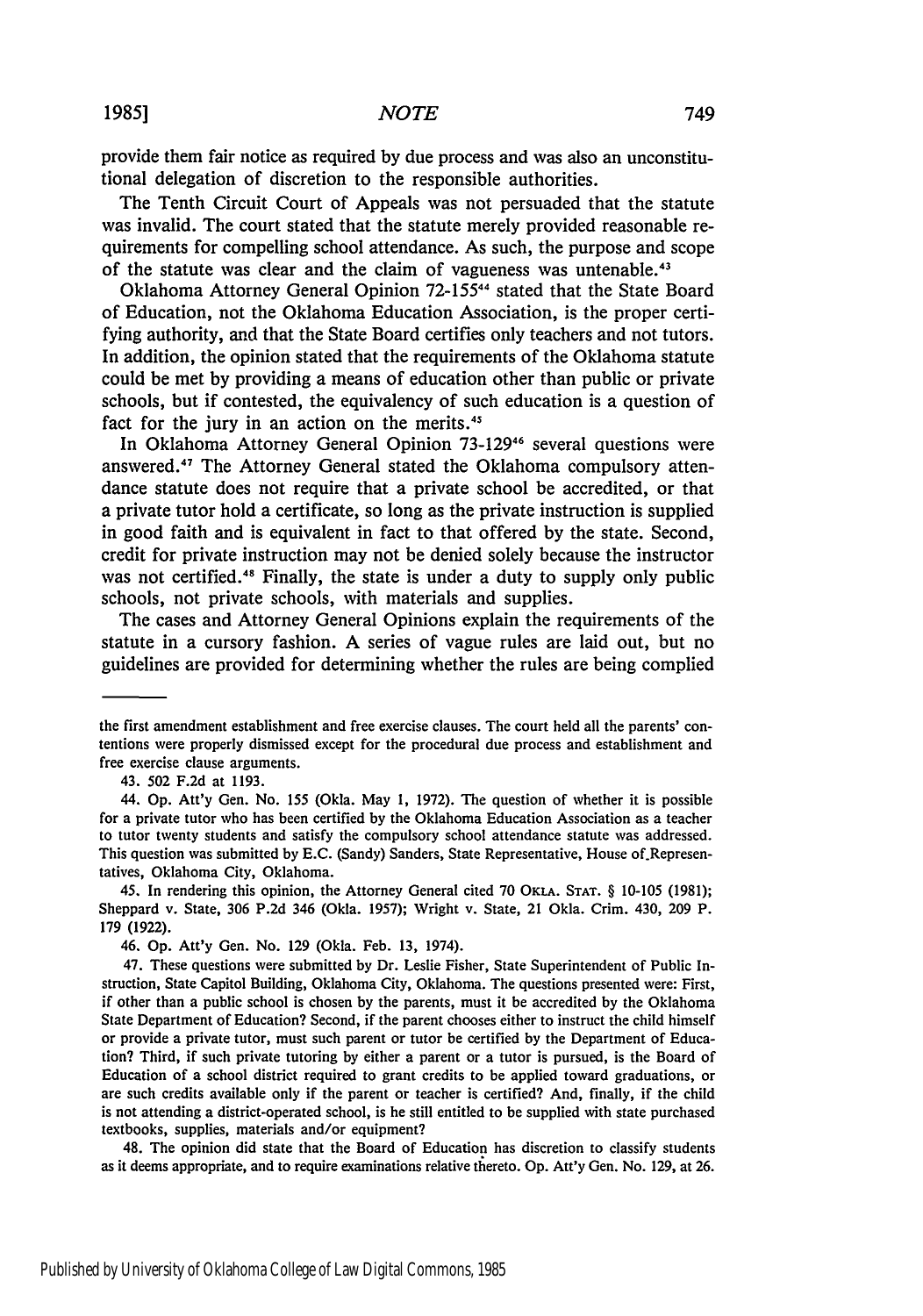with. In a prosecution under the statute, the burden of proof is upon the prosecution to show either that the child was provided with no education at all, or that the education was not equivalent to that provided by the state. Should the prosecution pursue this second option, the adequacy of such education is a question of fact for the jury in a trial on the merits. Again, no guidelines are provided to help the prosecution and the jury to determine whether the burden of proof has been met.

#### *A Need for Change*

Oklahoma's compulsory education statute is unconstitutional for several reasons. Because the statute fails to define the phrase "private school," it is constitutionally deficient for the same reasons as the statutes cited in *Roemhild* and *Popanz.* This is highlighted by the fact that there is still much disagreement among the various jurisdictions as to what constitutes a private school. Basically, there are two theories. One is that a private school is a learning situation fulfilling only an academic function.<sup>49</sup> A second theory maintains that in addition to providing academic training, a private school must also provide socialization and group interaction.<sup>50</sup>

The Oklahoma statute is also vague in that it does not prescribe any criteria or guidelines for determining what the phrase "other school" means. Nor does the statute provide any definition as to what "other means of education" are.

It can be argued that the category three "equivalency" statutes are more descriptive and therefore less vague than the shorter, less-descriptive "no exception" statutes. By the inclusion of additional language like "other school" and "other means of education," it is clear that the statutes encompass more than just traditional education in an institutional setting. Arguably, the additional language of this type of statute helps to modify and clarify the actual meaning of the phrase "private school." The additional requirements included in a category-three statute can, however, be viewed as just more vague and meaningless language. By making the statute appear to be more permissive, it can be considered a trap for the unwary who may be unapprised of the exact meaning and proscriptions of the statute.<sup>51</sup>

*49. See* State v. Massa, 94 N.J. Super. 382, 231 A.2d 252 (1967) (equivalent education requires only the showing of academic equivalence, not group education or socialization); People v. Levisen, 404 Il1. 574, **90** N.E.2d 213 (1950) (a school is a place where instruction is imparted and is not dependent on the number of persons being taught, or on the particular manner and place such education is provided).

50. *See* State v. Hoyt, 84 N.H. 38, 146 A. 170 (1929) (holding that a private school in addition to being an institutional setting, must provide the child with socialization); State v. Counart, 69 Wash. 361, 124 P. 910 (1912) (holding that a private school means the same character of school as the public school, a regular, organized and existing institution); *In re* Shinn, 195 Cal. App. 2d 683, 16 Cal. Rptr. **165** (1961). *See also* State v. Lowry, 191 Kan. 701, **383** P.2d **962 (1963).**

51. This contention is supported in a recent law review article. In that article the author maintains that "equivalency" statutes are much more vague and ambiguous than "no exception" statutes. As a result, there has been much more litigation in "equivalency" jurisdictions, Toback & Zirkel, *supra* note 1, at 34, 35.

750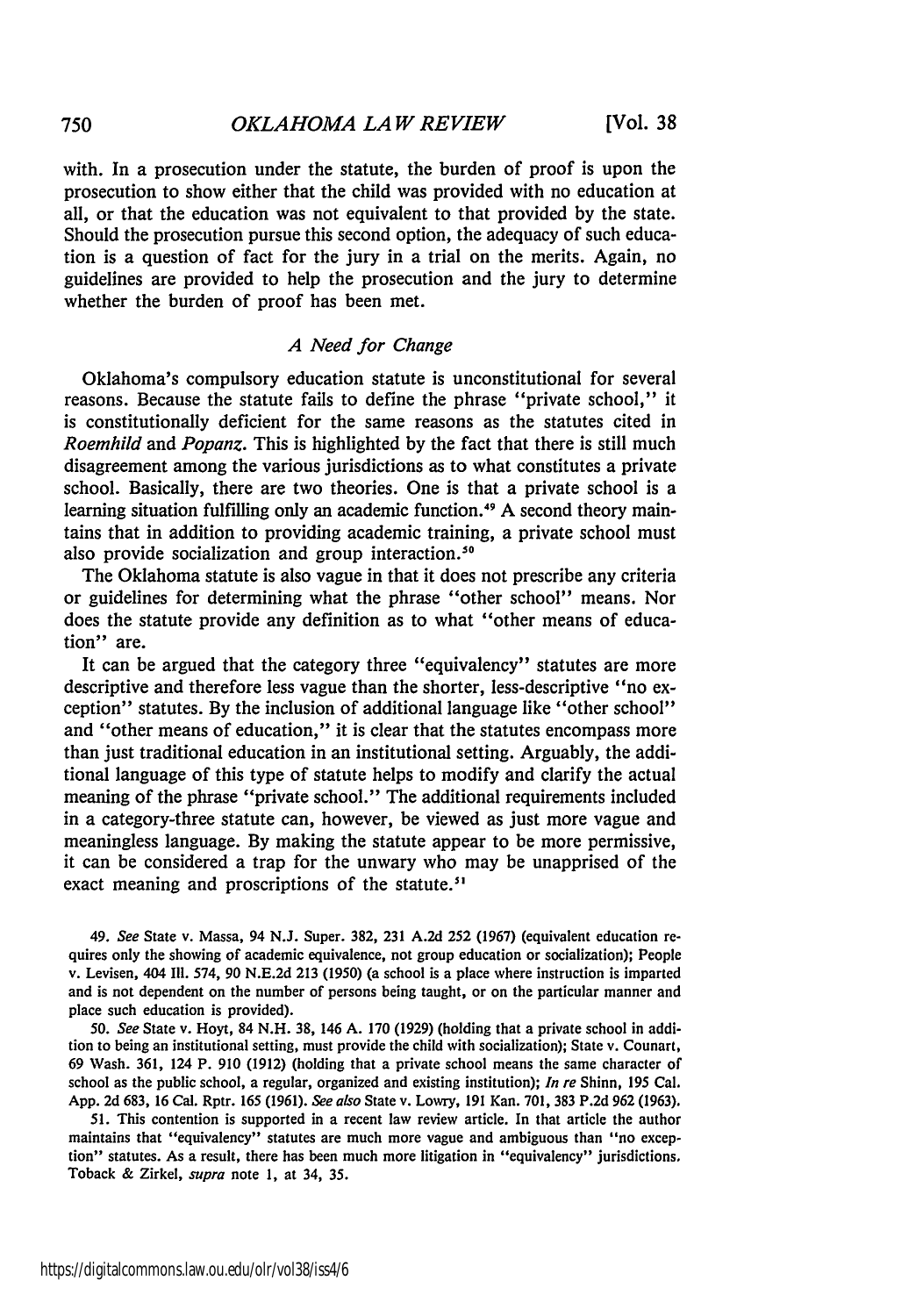#### *NOTE*

The Oklahoma statute may be more vague than the Wisconsin statute because it does not explicitly provide for an equivalency requirement in the statute. Instead, this requirement is drawn from case law and Attorney General Opinions. In contrast, the Wisconsin statute explicitly provides for the equivalency requirement in the statute, although the statute fails to adequately define equivalence.

Perhaps both the Oklahoma and the Wisconsin statutes are unconstitutionally vague for a more basic reason. Although not discussed in *Popanz,* nor in Oklahoma law, none of the statutes nor accompanying guidelines provide any criteria individuals can use in determining whether the requirement of equivalency has been met. At best, the present law presents a mere skeleton of guidelines, requiring interested parents to guess at the rest. This contention is supported by the policies of the Oklahoma State Board of Education. **Ift** administering the statute, the authorities discourage home education programs not because they are prohibited by the statute but because it is difficult to determine equivalency. $52$ 

Additionally, the concern in *Roemhild* and *Popanz* that a vague enforcement section in the statute would impermissibly delegate enforcement power to authorities on a subjective and ad hoc basis seems to be supported by the facts in *Sheppard.* In *Sheppard* the prosecuting authority seemed to proceed on the basis that since the children were not enrolled in a public or a private school, there must be a violation of the statute. In this regard, he simply ignored the portion of the statute that exempted children from attendance at either a public or a private school if other means of education were provided.<sup>53</sup> Granted, the court in *Sheppard* held that the supervisor of school attendance was primarily responsible for enforcing the statute, but such violations need not exclusively be prosecuted by him."' However, the court held that the prosecution's failure to establish whether other means of equivalent education, other than public or private schools, was provided was detrimental to the state's case.<sup>55</sup> Although the defendant's convictions were reversed, the foregoing facts show the existence of the ad hoc enforcement dangers specifically discussed in *Roemhild* and *Popanz.*

Finally, *Hatch* should not be used as precedent to uphold the constitutionality of Oklahoma's statute for two reasons. First, a similar precedent existed in Georgia, and this did not prevent the majority of the court from striking down the Georgia statute. Second, in *Hatch* the vagueness issue was only discussed superficially and no specific mention was made of the constitutionality of the general terms utilized in the statute. The court found the purpose and scope of the statute to be clear. It did not, however, hold that the definition of a private school, other school, or other means of education were likewise clear.

**52.** Information obtained in a telephone conversation with **J.D.** Giddens, Assistant Superintendent of Accreditation and Curriculum, Oklahoma State Department of Education.

53. 306 P.2d 346, 356 (Okla. 1957).

*55. Id.* at 356, 357.

*<sup>54.</sup> Id.* at 351.